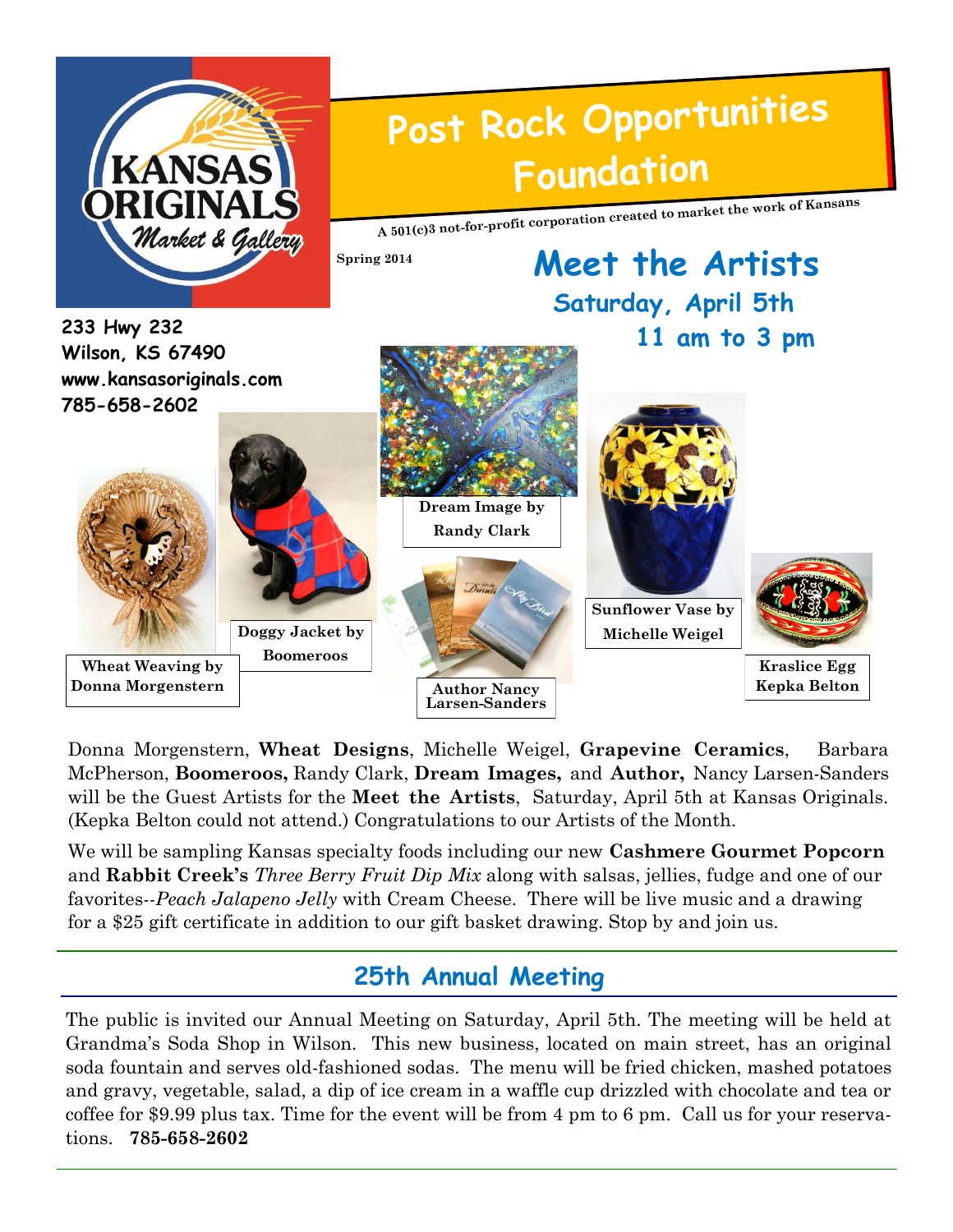

 *Donna Morgenstern* of **Wheat Designs**, says, "I love all things in nature…it speaks a universal voice!" Her love of nature is evident in the

intricate wheat weaving angels, crosses, hearts and other spectacular pieces that she creates. Among her many accomplishments, Donna sold a 36" Crèche that was placed in the Constitution Hall in Washington, DC. and she has been a winner of "Best of Show" at the Kansas State Fair. She has taught her art at many locations in Kansas. She says, The biggest surprise for me has been the total resilience wheat straw has, its enduring quality and strength and its artistic beauty.

After *Barbara McPherson* adopted her doggie, Boomer, she became interested doggie apparel. She says, "He would shiver when we went out for a walk, so I decided to make him a jacket." Thus **Boomeros** was born. She secured K-State and KU licenses and continued to develop other products for dog owners. Her business has evolved into making other KU and K-State items such as placemats, baby bibs, diaper covers and coasters.

*Randy Clark* has captured the attention of both adults and children with his **Dream Images** which combine both realism and the abstract. He says, "I believe spontaneous is a valid description of my current artwork; my mind's eye envisions something that might be quite different from the end product, but yet enlightening. Interpreting my work evokes an emotion in the eye of the beholder." Randy retired from education as a teacher and coach after 36 years in several Kansas communities. His work is found in private collections in 7 states and Japan.

> **Now Showing: Videos of Area Attractions Coming Soon: Supporting Members and Sponsors Honor Wall**

*Michelle Weigel* of **GrapeVine Ceramics** takes inspiration from her Kansas surroundings and experiences of rural America. It shows in her ceramic pieces featuring sunflowers on a cobalt blue background, that are created with the help and support of her husband, Art. Many of the techniques they use have been self-taught using the "trial and error" method. Her pieces have traveled farther than she ever will, decorating homes throughout the US and as far away as Turkey and China.

*Nancy Larsen-Sanders* was once a college teacher of composition and literature, creative writing, and English as a second language. Later, the majority of her teaching career was spent in northwest Kansas in the Colby schools, teaching learning disabled students. Nancy has written a series of 5 intriguing fiction books following the story of her character, a 4 year old girl in the early 1900's through the depression and dust bowl. Nancy's books are filled with Kansas memories and an accurate historical background. She and her husband, John, live near Colby.

*Kepka Belton* is an expert in the traditional Czech art of kraslice – egg decorating. Kepka first began working with traditional designs as a child when her grandmother taught her to draw them. In 1976, Belton showcased her Czech creations in the Smithsonian Folk Life Festival. Creating the Kraslice eggs is a painstakingly detailed process. Depending on how intricate the design, it can take up to three hours for Belton to create one egg. The styles that Belton creates are mostly Batik and wax designs. Belton has exhibited her work internationally and received numerous awards and recognitions for her art work. Belton says, "I wasn't planning on becoming **The Czech Egg Lady.** I just wanted to know more about the eggs and my heritage."